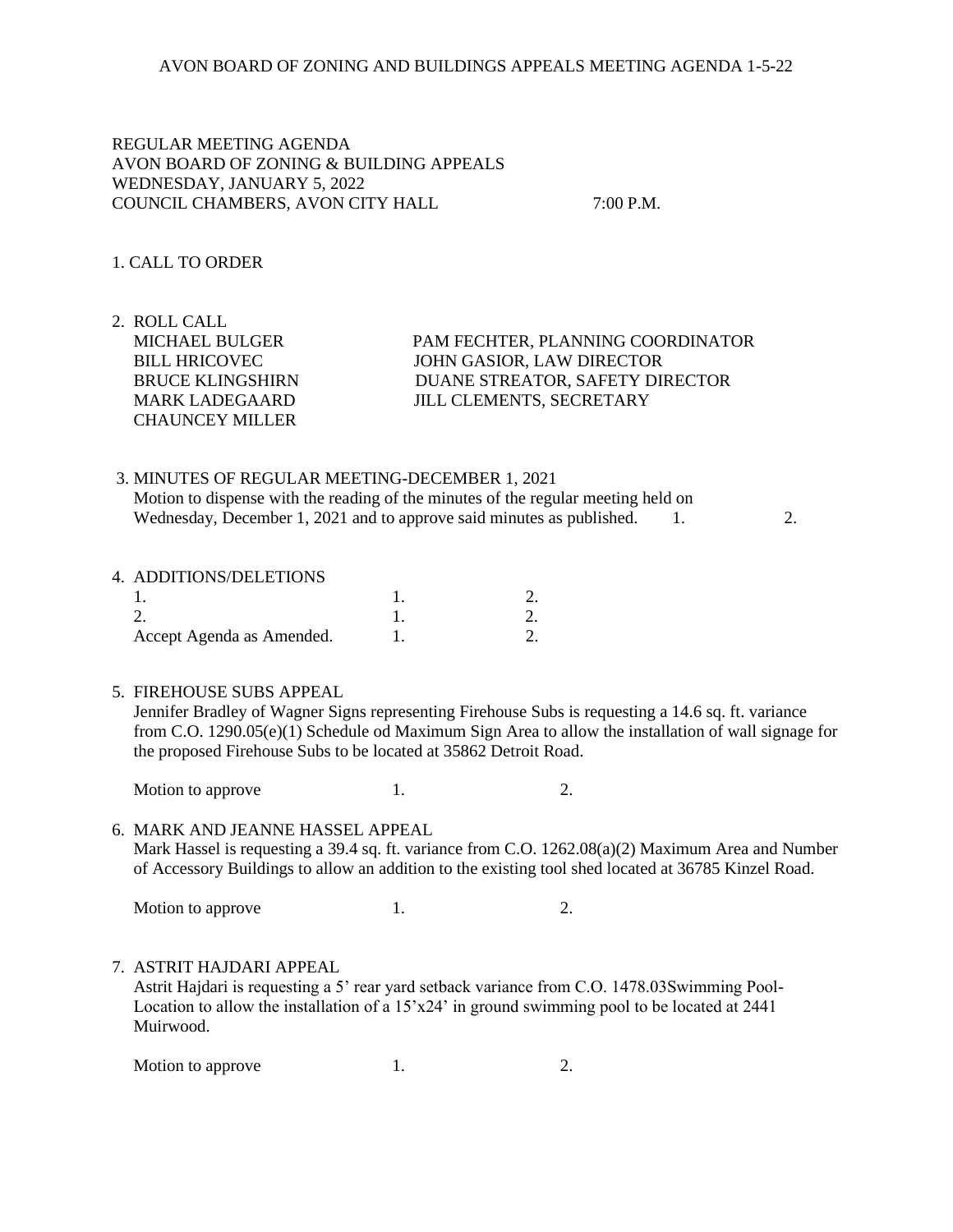8. ROPAS APPEAL James and Deborah Ropas are requesting a 6' side yard setback variance from C.O. 1262.04(d)(3) Lot and Yard Requirements to allow the construction of a16'x28' garage addition to the existing garage located 3657 Truxton Place. Motion to approve 1. 2. 9. JOHN AND KATHLEEN GORBACH APPEAL John Gorbach is requesting a 230 sq. ft variance from C.O. 1262.08(a)(2) Maximum Area and Number of Accessory Buildings to allow the existing garage to remain at 34625 Detroit Road. Motion to approve 1. 2. 10. JOHN AND KATHLEEN GORBACH APPEAL John Gorbach is requesting a variance to allow existing accessory building to remain in its location to be located on the newly created flag lot east of 34625 Detroit Road. Motion to approve no primary dwelling  $1.$  2. 11. SHARON ZILKA APPEAL George Zilka is requesting a 109 sq. ft. variance from C.O. 1262.08(a)(2)Maximum Area Number of Accessory Building, a variance from C.O. 1262.08(a)(3) Maximum Area Number of Accessory Building and a variance from C.O. 1262.08(b)Accessory Building Setback Requirements to allow the construction of a 50'x50' garage to be the 4<sup>th</sup> accessory building to be located in the front yard at 4827 Stoney Ridge Road. Motion to un-table 1. 2. Motion to approve square footage 1. 2. Motion to approve location 1. 2. Motion to approve number of buildings 1. 2. 12. KEITH RIEGELSBERGER APPEAL Keith Riegelsberger is requesting a variance from C.O. 1262.08 Accessory Use Regulations to allow the existing pole barn to remain on a lot with no primary dwelling to be located near 35800 Riegelsberger Road. Motion to un-table 1. 2. Motion to approve 1. 2.

#### 13. SAFOS CARWASH APPEAL

 Clarence Watkins of Bramhall Engineering is requesting a variance to allow lot split to occur leaving the remainder parcel less than the required acreage and frontage in a C-4 District located at Nagel Road.

| Motion to un-table |  |
|--------------------|--|
| Motion to approve  |  |